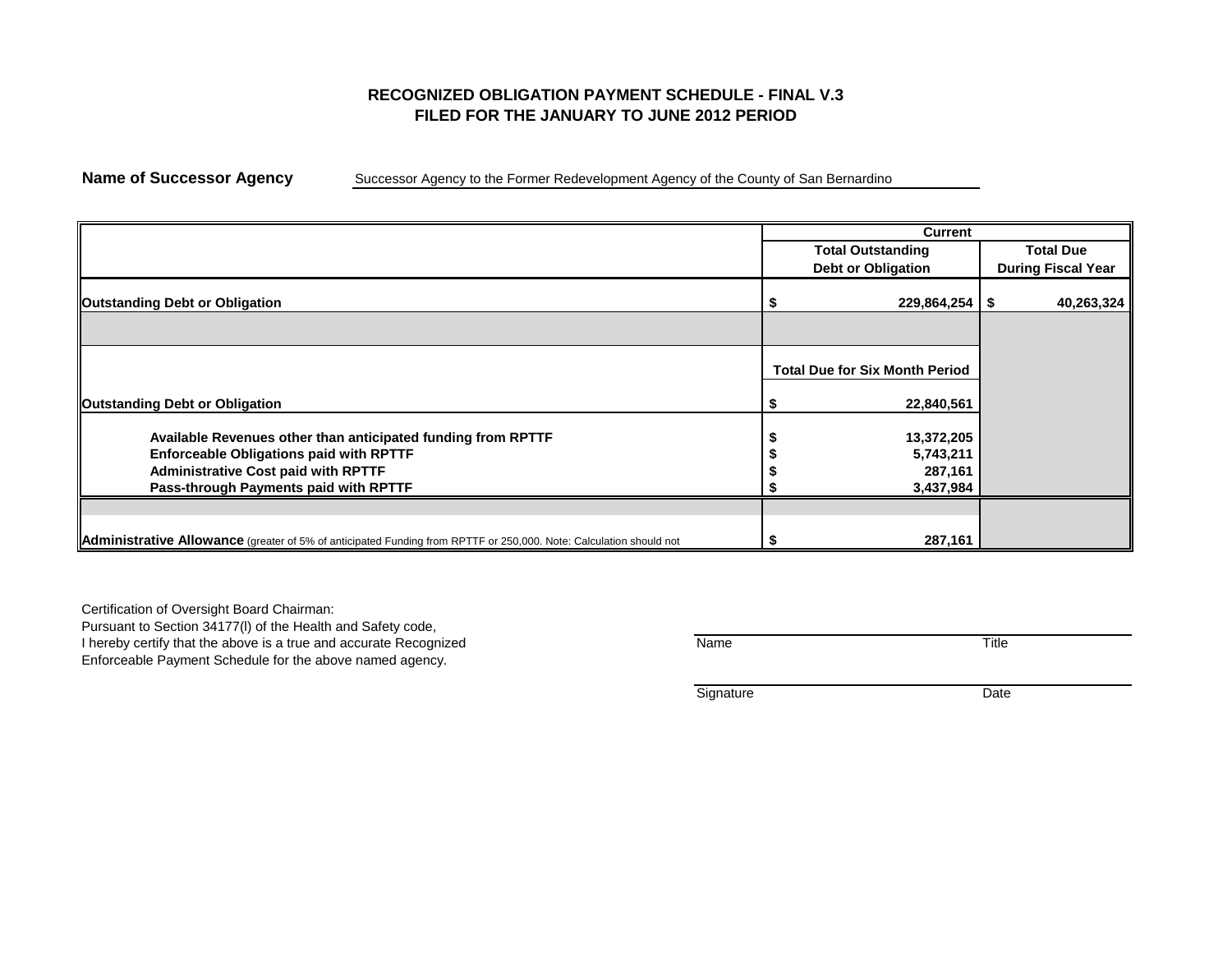# Name of Redevelopment Agency: Successor Agency to the Former Redevelopment Agency of the County of San Bernardino **FORM A - Redevelopment Property Tax Trust Fund (RPTTF)**

### **RECOGNIZED OBLIGATION PAYMENT SCHEDULE - January 2012 to June 2012 - ROPS Period 1 Per AB 26 - Section 34177 (\*)**

\* The Preliminary Draft Recognized Obligation Payment Schedule (ROPS) is to be completed by 3/1/2012 by the successor agency, and subsequently be approved by the State Controller and State Department of Finance by April 15 **Audit be completed before submitting the final Oversight Approved ROPS to the State Controller and State Department of Finance.**

|                                                                       | Contract/Agreement                  |                                                    |                                                                                          |                     |                                                | <b>Total Due During</b><br><b>Fiscal Year</b> | $***$                        | Payable from the Redevelopment Property Tax Trust Fund (RPTTF)<br>Payments by month |                             |                  |                   |                            |                        |                          |
|-----------------------------------------------------------------------|-------------------------------------|----------------------------------------------------|------------------------------------------------------------------------------------------|---------------------|------------------------------------------------|-----------------------------------------------|------------------------------|-------------------------------------------------------------------------------------|-----------------------------|------------------|-------------------|----------------------------|------------------------|--------------------------|
| Project Name / Debt Obligation                                        | <b>Execution Date</b>               | Payee                                              | Description                                                                              | <b>Project Area</b> | <b>Total Outstanding</b><br>Debt or Obligation | 2011-2012**                                   | Funding<br>Source            | Jan 2012                                                                            | Feb 2012                    | Mar 2012         | Apr 2012          | May 2012                   | Jun 2012               | Total                    |
| <b>TAX ALLOCATION BONDS</b>                                           |                                     |                                                    |                                                                                          |                     |                                                |                                               |                              |                                                                                     |                             |                  |                   |                            |                        |                          |
| 1) 2005 Series A TAB *                                                | 12/13/2005                          | Bank of NY                                         | San Sevaine 2005 Series A TABs                                                           | San Sevaine         | 93,024,438                                     | 7,526,573                                     | <b>RPTTF</b>                 | $1,296,385$ $\mid$                                                                  |                             | $\sim$ 100 $\mu$ | $\sim$ 100 $\mu$  | $\sim 100$                 |                        | 1,296,385                |
| 2) 2010 Series A & B TABs *                                           | 11/10/2010                          | <b>Bank of NY</b>                                  | San Sevaine 2010 Series A & B TABs                                                       | San Sevaine         | 91,359,311                                     | 5,415,075                                     | <b>RPTTF</b>                 | 1,270,983                                                                           |                             |                  |                   |                            |                        | 1,270,983                |
| 3) 2010 Series A TABs *                                               | 10/21/2010                          | <b>Bank of NY</b>                                  | Cedar Glen 2010 Series A TABs                                                            | Cedar Glen          | 10,413,532                                     | 813,354                                       | <b>RPTTF</b>                 | 146,754                                                                             |                             |                  |                   |                            |                        | 146,754                  |
|                                                                       |                                     |                                                    |                                                                                          |                     |                                                |                                               |                              |                                                                                     |                             |                  |                   |                            |                        |                          |
|                                                                       |                                     |                                                    |                                                                                          |                     |                                                |                                               |                              |                                                                                     |                             |                  |                   |                            |                        |                          |
| <b>CONSULTING CONTRACTS</b>                                           |                                     |                                                    |                                                                                          |                     |                                                |                                               |                              |                                                                                     |                             |                  |                   |                            |                        | $\sim$ $-$               |
| 7) Contract for Consulting Services                                   | 5/3/2005                            | <b>HDL Coren &amp; Cone</b>                        | <b>Financial Consulting</b>                                                              | All                 | 72,354                                         | 72,354                                        | <b>RPTTF</b>                 |                                                                                     |                             |                  |                   |                            | 20,000                 | 20,000                   |
|                                                                       |                                     |                                                    |                                                                                          |                     |                                                |                                               |                              |                                                                                     |                             |                  |                   |                            |                        |                          |
| 8) Contract for Consulting Services                                   | 11/15/2005                          | Hinderliter De Llamas & Assoc Financial Consulting |                                                                                          | All                 | 32,075                                         | 32,075                                        | <b>RPTTF</b>                 |                                                                                     |                             |                  | 1,600             |                            | 2,900                  | 4,500                    |
| 9) Contract for Consulting Services<br>10) Bond Counsel               | 11/13/2009                          | <b>CSG Advisors Inc</b>                            | <b>Financial Consulting</b>                                                              | All<br>All          | 66,528                                         | 66,528<br>25,000                              | <b>RPTTF</b><br><b>RPTTF</b> |                                                                                     |                             |                  |                   |                            | 20,000<br>12,500       | 20,000                   |
| 11) Potential Litigation Professional Services                        |                                     | Various<br>Various                                 | Consulting Support required by Legislation<br>Consulting Support required by Legislation | All                 | 75,000<br>300,000                              | 50,000                                        | <b>RPTTF</b>                 |                                                                                     |                             |                  |                   | 12,500                     | 50,000                 | 25,000<br>50,000         |
| 12)                                                                   |                                     |                                                    |                                                                                          |                     |                                                |                                               |                              |                                                                                     |                             |                  |                   |                            |                        |                          |
| $\frac{-1}{13}$                                                       |                                     |                                                    |                                                                                          |                     |                                                |                                               |                              |                                                                                     |                             |                  |                   |                            |                        |                          |
| 14) OTHER CONTRACTS                                                   |                                     |                                                    |                                                                                          |                     |                                                |                                               |                              |                                                                                     |                             |                  |                   |                            |                        |                          |
| 15) Economic Development                                              | 1/26/2010                           | California Speedway                                | Marketing                                                                                | San Sevaine         | 525,000                                        | 350,000                                       | <b>RPTTF</b>                 |                                                                                     |                             |                  | 175,000           |                            |                        | 175,000                  |
|                                                                       | <b>Budget Approved</b>              | County of San Bernardino,                          |                                                                                          |                     |                                                |                                               |                              |                                                                                     |                             |                  |                   |                            |                        |                          |
| 16) Grafitti Abatement                                                | 6/28/2011                           | Land Use Services Dept                             | <b>Blight Removal</b>                                                                    | San Sevaine         | 38,000                                         | 38,000                                        | <b>RPTTF</b>                 | 38,000                                                                              |                             |                  |                   |                            |                        | 38,000                   |
| 17) 3rd Floor Office Buildout                                         |                                     | Economic Dev Agency                                | Build out of 3rd Floor Offices                                                           | All                 | 45,126                                         | 45,126                                        | <b>RPTTF</b>                 | 45,126                                                                              |                             |                  |                   |                            |                        | 45,126                   |
| 18) Contract for Consulting Services                                  |                                     | Various                                            | Audit Contract - Ongoing Audit per Bond Documents                                        | All                 | 600,000                                        |                                               | <b>RPTTF</b>                 |                                                                                     |                             |                  |                   |                            |                        | $\sim 10^{-11}$          |
|                                                                       | <b>Budget Approved</b>              |                                                    |                                                                                          |                     |                                                |                                               |                              |                                                                                     |                             |                  |                   |                            |                        |                          |
| 19) Central Services                                                  | 6/28/2011                           | County of San Bernardino                           | <b>County Services</b>                                                                   | All                 | 23,138                                         | 23,138                                        | <b>RPTTF</b>                 | 1,195                                                                               | 2,600                       | 2,600            | 2,600             | 1,250                      | 1,325                  | 11,570                   |
| County Wide Cost Allocation for two                                   | <b>Budget Approved</b>              |                                                    |                                                                                          |                     |                                                |                                               |                              |                                                                                     |                             |                  |                   |                            |                        |                          |
| 20) previous years                                                    | 6/28/2011                           | County of San Bernardino                           | <b>General County Services</b>                                                           | All                 | 88,148                                         | 44,074                                        | <b>RPTTF</b>                 |                                                                                     |                             |                  | 11,020            |                            | 11,020                 | 22,040                   |
| County of San Bernardino and various                                  | <b>Budget Approved</b>              | County of San Bernardino and                       |                                                                                          |                     |                                                |                                               |                              |                                                                                     |                             |                  |                   |                            |                        |                          |
| 21) others (Services & Supplies Appr 200)                             | 6/28/2011                           | various others                                     | <b>General County Services</b>                                                           | All                 | 66,300                                         | 66,300                                        | <b>RPTTF</b>                 |                                                                                     |                             | 6,360            | 6,475             | 6,300                      | 6,304                  | 25,439                   |
| 22) EDA Cost Allocation Obligation                                    | <b>Budget Approved</b><br>6/28/2011 | Economic Dev Agency                                | <b>General EDA Support</b>                                                               | All                 | 150,541                                        | 150,541                                       | <b>RPTTF</b>                 | 82,646                                                                              | 13,580                      | 13,580           | 13,580            | 13,580                     | 13,580                 |                          |
| 23)                                                                   |                                     |                                                    |                                                                                          |                     |                                                |                                               |                              |                                                                                     |                             |                  |                   |                            |                        | 150,546<br>$\sim$ $-$    |
| $\frac{1}{24}$                                                        |                                     |                                                    |                                                                                          |                     |                                                |                                               |                              |                                                                                     |                             |                  |                   |                            |                        | $\sim$ 100 $\mu$         |
| <b>25) ASSET MANAGEMENT OBLIGATIONS</b>                               |                                     |                                                    |                                                                                          |                     |                                                |                                               |                              |                                                                                     |                             |                  |                   |                            |                        | $\sim 10^{-10}$          |
| 26) Contract for Consulting Services                                  | 3/28/2011                           | Thomas E & Janis L Dustin                          | Real Estate Consultant                                                                   | All                 | 26,419                                         |                                               | 26,419 RPTTF                 | 7,125                                                                               |                             |                  |                   |                            |                        | 7,125                    |
|                                                                       | <b>Budget Approved</b>              |                                                    |                                                                                          |                     |                                                |                                               |                              |                                                                                     |                             |                  |                   |                            |                        |                          |
| 27) Maintenance of Properties                                         | 6/28/2011                           | Various                                            | Prop Management & Maintenance                                                            | All                 | 500,000                                        | 100,000                                       | <b>RPTTF</b>                 | 9,478                                                                               | 20,000                      | 20,000           | 20,000            | 20,000                     | 10,000                 | 99,478                   |
| 28) Real Estate Professional Services                                 |                                     | Various                                            | Consulting Support required by Legislation                                               | All                 | 175,000                                        | 30,000                                        | <b>RPTTF</b>                 |                                                                                     |                             |                  | 10,000            | 10,000                     | 10,000                 | 30,000                   |
|                                                                       |                                     |                                                    |                                                                                          |                     |                                                |                                               |                              |                                                                                     |                             |                  |                   |                            |                        |                          |
| 29) Maintenance of Randall Prop                                       |                                     | CIP Approved May 3, 2011 County of San Bernardino  | Envir Remediation, Demo & Maint                                                          | San Sevaine         | 300,000                                        | 300,000                                       | <b>RPTTF</b>                 | 184,497                                                                             |                             |                  |                   |                            | 115,503                | 300,000                  |
| 30) Randall Property                                                  | 3/15/2011                           | Shapleigh Kimes, Esq.                              | Randall Land Purchase                                                                    | San Sevaine         | 898,962                                        | 898,962                                       | <b>RPTTF</b>                 |                                                                                     | 898,962                     |                  |                   |                            |                        | 898,962                  |
| $\frac{1}{31}$<br>$\frac{1}{32}$                                      |                                     |                                                    |                                                                                          |                     |                                                |                                               |                              |                                                                                     |                             |                  |                   |                            |                        | $\sim$                   |
| 33) HOUSING                                                           |                                     |                                                    |                                                                                          |                     |                                                |                                               |                              |                                                                                     |                             |                  |                   |                            |                        | $\sim$                   |
|                                                                       |                                     |                                                    |                                                                                          |                     |                                                |                                               |                              |                                                                                     |                             |                  |                   |                            |                        | $\sim$ 100 $\mu$         |
| 34) Rosemary & Iris Housing Repayment                                 | Required by Law                     | San Sevaine Housing Fund                           | Repayment of Loan from Housing (80% to 20% Set-Aside)                                    | San Sevaine         | 2,711,515                                      |                                               | <b>RPTTF</b>                 |                                                                                     |                             |                  |                   |                            |                        | $\sim$ $-$               |
| $\overline{35)}$                                                      |                                     |                                                    |                                                                                          |                     |                                                |                                               |                              |                                                                                     |                             |                  |                   |                            |                        | $\sim$ $-$               |
| 36) PERSONNEL OBLIGATIONS                                             |                                     |                                                    |                                                                                          |                     |                                                |                                               |                              |                                                                                     |                             |                  |                   |                            |                        | <b>Contract Contract</b> |
|                                                                       | <b>Budget Approved</b>              |                                                    |                                                                                          |                     |                                                |                                               |                              |                                                                                     |                             |                  |                   |                            |                        |                          |
| 37)LUSD Officer                                                       | 6/28/2011                           | Land Use Srvcs Dept                                | Reimb for 1 LUSD Employee                                                                | San Sevaine         | 64,167                                         | 64,167                                        | <b>RPTTF</b>                 | 64,167                                                                              |                             |                  |                   |                            |                        | 64,167                   |
|                                                                       | <b>Budget Approved</b>              |                                                    |                                                                                          |                     |                                                |                                               |                              |                                                                                     |                             |                  |                   |                            |                        |                          |
| 38) Salaries & Benefits Direct                                        | 6/28/2011                           | Various Employees                                  | Salary & Benefit Costs                                                                   | All                 | 792,205                                        | 792,205                                       | <b>RPTTF</b>                 | 34,490                                                                              | 34,490                      | 34,490           | 8,343             | 8,343                      | 8,344                  | 128,500                  |
| 39) Unfunded Retirement Oblig                                         |                                     | Various                                            | <b>Employee Retirement Costs</b>                                                         | All                 | 1,288,112                                      | 713,916                                       | <b>RPTTF</b>                 |                                                                                     |                             |                  |                   |                            | 713,916                | 713,916                  |
| 40) Unpaid Leave Balances                                             |                                     | Various                                            | Employee Leave Costs                                                                     | All                 | 139,720                                        | 139,720                                       | <b>RPTTF</b>                 |                                                                                     |                             |                  |                   |                            | 139,720                | 139,720                  |
| $\boxed{41}$ Unemployement Insurance                                  |                                     | Various Employees                                  | <b>Unemployment Costs</b>                                                                | All                 | 60,000                                         | 60,000                                        | <b>RPTTF</b>                 |                                                                                     |                             |                  |                   |                            | 60,000                 | 60,000                   |
| 42)                                                                   |                                     |                                                    |                                                                                          |                     |                                                |                                               |                              |                                                                                     |                             |                  |                   |                            |                        | $\sim 100$               |
|                                                                       |                                     |                                                    |                                                                                          |                     |                                                |                                               |                              |                                                                                     |                             |                  |                   |                            |                        | <b>Contract</b>          |
| Totals - This Page (RPTTF Funding)<br>Totals - Page 2 (Other Funding) |                                     |                                                    |                                                                                          |                     | 203,835,590<br>25,458,055                      | 17,843,526<br>21,849,190                      | N/A<br>N/A                   | $3,180,846$ \$<br>577,160                                                           | 969,632<br>4,070            | 77,030<br>12,320 | 248,618<br>47,830 | 71,973<br>10,237,996       | 1,195,112<br>2,492,829 | 5,743,211<br>13,372,205  |
| Totals - Page 3 (Administrative Cost Allowance)                       |                                     |                                                    |                                                                                          |                     | 570,608                                        | 570,608                                       | N/A                          | 42,068                                                                              | 40,725                      | 45,976           | 45,976            | 45,976                     | 66,440                 | 287,161                  |
| Totals - Page 4 (Pass Thru Payments)                                  |                                     |                                                    |                                                                                          |                     | 5,195,014                                      | 5,195,014                                     | N/A                          | $\sim$ $-$                                                                          | $\sim 100$                  | $\sim$ 100 $\pm$ | $\sim 10^{-11}$   | $\sim 100$                 | 3,437,984              | 3,437,984                |
|                                                                       |                                     |                                                    |                                                                                          |                     |                                                |                                               |                              |                                                                                     |                             |                  |                   |                            |                        |                          |
| Grand total - All Pages                                               |                                     |                                                    |                                                                                          |                     | 229,864,254 \$                                 | 40,263,324                                    |                              |                                                                                     | $3,800,074$ \$ 1,014,427 \$ | $135,326$ \$     |                   | $342,424$ \$ 10,355,945 \$ | $3,754,381$ \$         | 22,840,561               |
|                                                                       |                                     |                                                    |                                                                                          |                     |                                                |                                               |                              |                                                                                     |                             |                  |                   |                            |                        |                          |

**\*\* All totals due during fiscal year and payment amounts are projected.** 

\*\*\* Funding sources from the successor agency: (For fiscal 2011-12 only, references to RPTTF could also mean tax increment allocated to the Agency prior to February 1, 2012.)<br>RPTTF - Redevelopment Property Tax Trust Fund **RPTTF - Redevelopment Property Tax Trust Fund LABON Bonds - Bonds Fund Procents Admin - Successor Agency Administrative Allowance**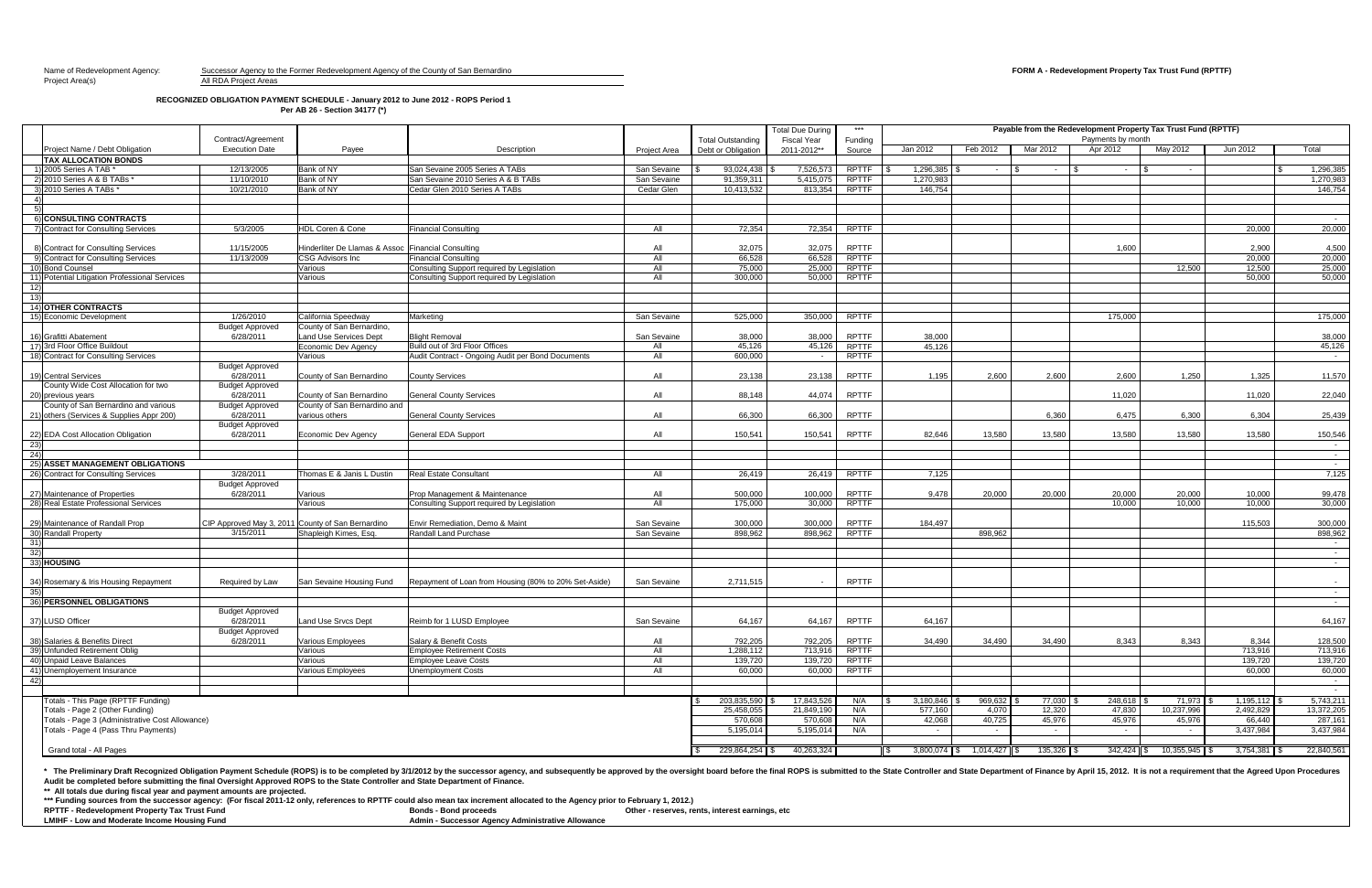Project Area(s) and All RDA Project Areas

### **RECOGNIZED OBLIGATION PAYMENT SCHEDULE - January 2012 to June 2012 - ROPS Period 1 Per AB 26 - Section 34177 (\*)**

**\*\*\* Funding sources from the successor agency: (For fiscal 2011-12 only, references to RPTTF could also mean tax increment allocated to the Agency prior to February 1, 2012.)** RPTTF - Redevelopment Property Tax Trust Fund **Bond Bonds - Bond proceeds Bonds - Bond proceeds** Other - reserves, rents, interest earnings, etc<br>Admin - Successor Agency Administrative Allowance Other - reserves, rents, **Admin - Successor Agency Administrative Allowance** 

|                                                                                              |                                |                                        |                                                                                                                                                                                                                                |              |                          | <b>Total Due During</b>  |              | <b>Payable from Other Revenue Sources</b> |          |            |                         |             |                 |                |            |
|----------------------------------------------------------------------------------------------|--------------------------------|----------------------------------------|--------------------------------------------------------------------------------------------------------------------------------------------------------------------------------------------------------------------------------|--------------|--------------------------|--------------------------|--------------|-------------------------------------------|----------|------------|-------------------------|-------------|-----------------|----------------|------------|
|                                                                                              | Contract/Agreement             |                                        |                                                                                                                                                                                                                                |              | <b>Total Outstanding</b> | <b>Fiscal Year</b>       | Funding      | Payments by month                         |          |            |                         |             |                 |                |            |
| Project Name / Debt Obligation                                                               | <b>Execution Date</b>          | Payee                                  | Description                                                                                                                                                                                                                    | Project Area | Debt or Obligation       | 2011-2012**              | Source *     | Jan 2012                                  | Feb 2012 | Mar 2012   |                         | Apr 2012    | May 2012        | Jun 2012       | Total      |
| <b>INFRASTRUCTURE PROJECTS</b>                                                               |                                |                                        |                                                                                                                                                                                                                                |              |                          |                          |              |                                           |          |            |                         |             |                 |                |            |
| 1) City of Fontana                                                                           | 5/3/2011                       | City of Fontana                        | <b>Road Improvements</b>                                                                                                                                                                                                       | San Sevaine  | 3,129,365                | 3,129,365                | <b>Bonds</b> | $\sim$                                    | $\sim$   |            | $\sim$ $-$              | $\sim$      | 2,065,947       |                | 2,065,947  |
|                                                                                              |                                |                                        |                                                                                                                                                                                                                                |              |                          |                          |              |                                           |          |            |                         |             |                 |                |            |
| Transportation - Cherry - Whittram                                                           |                                |                                        |                                                                                                                                                                                                                                |              |                          |                          |              |                                           |          |            |                         |             |                 |                |            |
| 2) Ave to Foothill (H13630)                                                                  | 5/3/2011                       | County of San Bernardino, Public Works | Road Improvements                                                                                                                                                                                                              | San Sevaine  | 4,984,776                | 4,984,776                | <b>Bonds</b> | 552,885                                   |          |            |                         |             | 4,061,229       |                | 4,614,114  |
| Cherry @ I10 Interchange                                                                     |                                |                                        |                                                                                                                                                                                                                                |              |                          |                          |              |                                           |          |            |                         |             |                 |                |            |
| 3) Construction (H13514)                                                                     | 1/25/2011                      | County of San Bernardino, Public Works | Road Improvements                                                                                                                                                                                                              | San Sevaine  | 3,705,000                | 3,705,000                | <b>Bonds</b> |                                           |          |            |                         |             | 3,705,000       |                | 3,705,000  |
| <b>Construction Management for</b>                                                           |                                |                                        |                                                                                                                                                                                                                                |              |                          |                          |              |                                           |          |            |                         |             |                 |                |            |
| 4) 08/09 thru 11/12                                                                          |                                | County of San Bernardino, Public Works | Road Improvements                                                                                                                                                                                                              | San Sevaine  | 357,990                  | 357,990                  | <b>Bonds</b> |                                           |          |            |                         |             | 357,990         |                | 357,990    |
|                                                                                              |                                |                                        |                                                                                                                                                                                                                                |              |                          |                          |              |                                           |          |            |                         |             |                 |                |            |
| 6)                                                                                           |                                |                                        |                                                                                                                                                                                                                                |              |                          |                          |              |                                           |          |            |                         |             |                 |                |            |
| ) BOND INDENTURE/PASS-THROUGH SUBORDINATION REQUIREMENT<br>2005 Series A TAB * Subordination |                                |                                        |                                                                                                                                                                                                                                |              |                          |                          |              |                                           |          |            |                         |             |                 |                |            |
| 8) Cash Reserve                                                                              |                                |                                        |                                                                                                                                                                                                                                |              |                          |                          | Other        |                                           |          |            |                         |             |                 |                |            |
|                                                                                              | 12/13/2005                     | <b>Bank of NY</b>                      | San Sevaine 2005 Series A TABs                                                                                                                                                                                                 | San Sevaine  | 3,777,973                | 3,777,973                |              |                                           |          |            |                         |             |                 | 3,777,973      | 3,777,973  |
| 2010 Series A & B TABs *<br>9) Subordination Cash Reserve                                    | 11/10/2010                     | <b>Bank of NY</b>                      | San Sevaine 2010 Series A & B TABs                                                                                                                                                                                             | San Sevaine  |                          | 2,707,111                |              |                                           |          |            |                         |             |                 |                |            |
| 2010 Series A TABs *                                                                         |                                |                                        |                                                                                                                                                                                                                                |              | 2,707,111                |                          | Other        |                                           |          |            |                         |             |                 | 2,707,111      | 2,707,111  |
| 10) Subordination Cash Reserve                                                               | 10/21/2010                     | <b>Bank of NY</b>                      | Cedar Glen 2010 Series A TABs                                                                                                                                                                                                  | Cedar Glen   | 383,532                  | 383,532                  | Other        |                                           |          |            |                         |             |                 | 383,532        | 383,532    |
|                                                                                              |                                |                                        |                                                                                                                                                                                                                                |              |                          |                          |              |                                           |          |            |                         |             |                 |                |            |
| 12)                                                                                          |                                |                                        |                                                                                                                                                                                                                                |              |                          |                          |              |                                           |          |            |                         |             |                 |                |            |
| 13) OTHER CONTRACTS                                                                          |                                |                                        |                                                                                                                                                                                                                                |              |                          |                          |              |                                           |          |            |                         |             |                 |                |            |
| 14) Incentive Agreement                                                                      | 4/5/2005                       | <b>Mohawk Carpets</b>                  | <b>Business Attraction</b>                                                                                                                                                                                                     | San Sevaine  | 900,000                  | 124,554                  | Other        |                                           |          |            |                         |             |                 |                |            |
|                                                                                              | <b>Budget Approved</b>         |                                        |                                                                                                                                                                                                                                |              |                          |                          |              |                                           |          |            |                         |             |                 |                | $\sim$     |
| 15) Salaries & Benefits Direct                                                               | 6/28/2011                      | Various Employees                      | <b>Salary &amp; Benefit Costs</b>                                                                                                                                                                                              | San Sevaine  | 46,529                   | 46,529                   | <b>Bonds</b> |                                           |          |            |                         | 15,510      | 15,510          | 15,509         | 46,529     |
|                                                                                              | <b>Budget Approved</b>         |                                        |                                                                                                                                                                                                                                |              |                          |                          |              |                                           |          |            |                         |             |                 |                |            |
| 16) Professional Services                                                                    | 6/28/2012                      | Various                                | <b>Professional Services</b>                                                                                                                                                                                                   | All          | 33,000                   | 33,000                   | Other        |                                           |          |            | 8,250                   | 8,250       | 8,250           | 8,250          | 33,000     |
| 17) Legal Consultant                                                                         | 12/16/2008                     | Goldfarb & Lipman                      | Outside Legal Counsel                                                                                                                                                                                                          | All          | 284,518                  | 80,000                   | Other        | 272                                       |          |            |                         | 20,000      | 20,000          |                | 40,272     |
|                                                                                              | <b>County Auditor Contract</b> |                                        | Audit Contract for the Audit for FY 2010-                                                                                                                                                                                      |              |                          |                          |              |                                           |          |            |                         |             |                 |                |            |
| 18) Contract for Consulting Services                                                         | 3/17/2009                      | <b>RAMS</b>                            | 2011                                                                                                                                                                                                                           | All          | 14,360                   | 14,360                   | Other        | 14,360                                    |          |            |                         |             |                 |                | 14,360     |
|                                                                                              | <b>Budget Approved</b>         |                                        |                                                                                                                                                                                                                                |              |                          |                          |              |                                           |          |            |                         |             |                 |                |            |
| 19) County Counsel                                                                           | 6/28/2011                      | County of San Bernardino               | <b>Legal Services</b>                                                                                                                                                                                                          | All          | 200,000                  | 40,000                   | Other        | 9,643                                     | 4,070    |            | 4,070                   | 4,070       | 4,070           | 4,070          | 29,993     |
| 20)                                                                                          |                                |                                        |                                                                                                                                                                                                                                |              |                          |                          |              |                                           |          |            |                         |             |                 |                |            |
| $^{21)}$                                                                                     |                                |                                        |                                                                                                                                                                                                                                |              |                          |                          |              |                                           |          |            |                         |             |                 |                |            |
| 22) HOUSING                                                                                  |                                |                                        |                                                                                                                                                                                                                                |              |                          |                          |              |                                           |          |            |                         |             |                 |                | $\sim$     |
| 23) Housing Consultant                                                                       | 4/23/2007                      | Rosenow Spevacek Group Inc             | <b>Housing Consultant</b>                                                                                                                                                                                                      | San Sevaine  | 14,901                   | 10,000                   | <b>LMIHF</b> |                                           |          |            |                         |             |                 | 10,000         | 10,000     |
| 24) Housing Development Consultant                                                           | 6/28/2011                      | Pacific Code Compliance                | <b>Housing Development Consultant</b>                                                                                                                                                                                          | San Sevaine  | 19,000                   | 5,000                    | <b>LMIHF</b> |                                           |          |            |                         |             |                 | 5,000          | 5,000      |
| 25) 50 Replacement Housing Oblig                                                             | Required by Law                | Various                                | Replace housing units removed                                                                                                                                                                                                  | San Sevaine  | 4,900,000                | 2,450,000                | <b>LMIHF</b> |                                           |          |            |                         |             |                 | 2,450,000      | 2,450,000  |
|                                                                                              |                                |                                        |                                                                                                                                                                                                                                |              |                          |                          |              |                                           |          |            |                         |             |                 |                | $\sim$ $-$ |
| Totals - LMIHF                                                                               |                                |                                        |                                                                                                                                                                                                                                |              | 4,933,901                | 2,465,000                |              | $\sim$                                    | $\sim$   |            | $\sim 100$ km s $^{-1}$ | $\sim$ $-$  | <b>Service</b>  | 2,465,000      | 2,465,000  |
| <b>Totals - Bond Proceeds</b>                                                                |                                |                                        |                                                                                                                                                                                                                                |              | 12,223,660               | 12,223,660               |              | 552,885                                   |          |            |                         | 15,510      | 10,205,676      | $15,509$ \$    | 10,789,580 |
| Totals - Other                                                                               |                                |                                        |                                                                                                                                                                                                                                |              | 8,300,494                | 7,160,530                |              | 24,275                                    | 4,070    | 12,320     |                         | 32,320      | 32,320          | 12,320         | 117,625    |
|                                                                                              |                                |                                        |                                                                                                                                                                                                                                |              |                          |                          |              |                                           |          |            |                         |             |                 |                | $\sim$ $-$ |
| <b>Grand total - This Page</b>                                                               |                                |                                        |                                                                                                                                                                                                                                |              |                          | 25,458,055 \$ 21,849,190 |              | $577,160$ \$                              |          | $4,070$ \$ | $12,320$ \$             | $47,830$ \$ | $10,237,996$ \$ | $2,492,829$ \$ | 13,372,205 |
|                                                                                              |                                |                                        |                                                                                                                                                                                                                                |              |                          |                          |              |                                           |          |            |                         |             |                 |                |            |
|                                                                                              |                                |                                        |                                                                                                                                                                                                                                |              |                          |                          |              |                                           |          |            |                         |             |                 |                |            |
|                                                                                              |                                |                                        | The Preliminary Draft Recognized Obligation Payment Schedule (ROPS) is to be completed by 3/1/2012 by the successor agency, and subsequently be approved by the oversight board before the final ROPS is submitted to the Stat |              |                          |                          |              |                                           |          |            |                         |             |                 |                |            |
|                                                                                              |                                |                                        | Agreed Upon Procedures Audit be completed before submitting the final Oversight Approved ROPS to the State Controller and State Department of Finance.                                                                         |              |                          |                          |              |                                           |          |            |                         |             |                 |                |            |

**\*\* All total due during fiscal year and payment amounts are projected.** 

|                                        | <b>CONTESTED ITEMS WITH DOF</b> |            |                          |                                     |               |            |            |                |               |            |            |
|----------------------------------------|---------------------------------|------------|--------------------------|-------------------------------------|---------------|------------|------------|----------------|---------------|------------|------------|
|                                        | (Not Included in Totals)        |            |                          |                                     |               |            |            |                |               |            |            |
|                                        |                                 |            |                          |                                     |               |            |            |                |               |            |            |
|                                        | <b>LOAN REPAYMENTS</b>          |            |                          |                                     |               |            |            |                |               |            |            |
|                                        |                                 |            |                          | Repayment of unspent County General |               |            |            |                |               |            |            |
|                                        | County Loan                     | 12/6/2005  | County of San Bernardino | <b>Fund Loan Proceeds</b>           | Cedar Glen    | 7,800,000  | 7,800,000  | Other          | 7,800,000     |            | 7,800,000  |
|                                        |                                 |            |                          | Repayment of unspent County General |               |            |            |                |               |            |            |
|                                        | County Loan                     | 12/6/2005  | County of San Bernardino | Fund Loan Proceeds                  | Cedar Glen    | 1,200,000  | 1,200,000  | Other          | 1,200,000     |            | 1,200,000  |
|                                        |                                 |            |                          |                                     |               |            |            |                |               |            |            |
|                                        | <b>HOUSING</b>                  |            |                          |                                     |               |            |            |                |               |            |            |
|                                        | 2005 TAB Housing Bonds          | 12/13/2005 | Bank of NY               | San Sevaine 2005 Series A TABs      | San Sevaine   | 11,400,000 | 11,400,000 | <b>Bonds</b>   |               | 11,400,000 | 11,400,000 |
|                                        |                                 |            |                          |                                     |               |            |            |                |               |            |            |
|                                        | <b>INFRASTRUCTURE PROJECTS</b>  |            |                          |                                     |               |            |            |                |               |            |            |
|                                        | 2010 TABs - Cedar Glen Bonds    | 10/21/2010 | Bank of NY               | Cedar Glen 2010 Series A TABs       | Cedar Glen    | 4,700,000  | 4,700,000  | <b>Bonds</b>   |               | 4,700,000  | 4,700,000  |
|                                        |                                 |            |                          |                                     |               |            |            |                |               |            |            |
| Grand total - CONTESTED ITEMS WITH DOF |                                 |            |                          |                                     | 25,100,000 \$ | 25,100,000 |            | $9,000,000$ \$ | 16,100,000 \$ | 25,100,000 |            |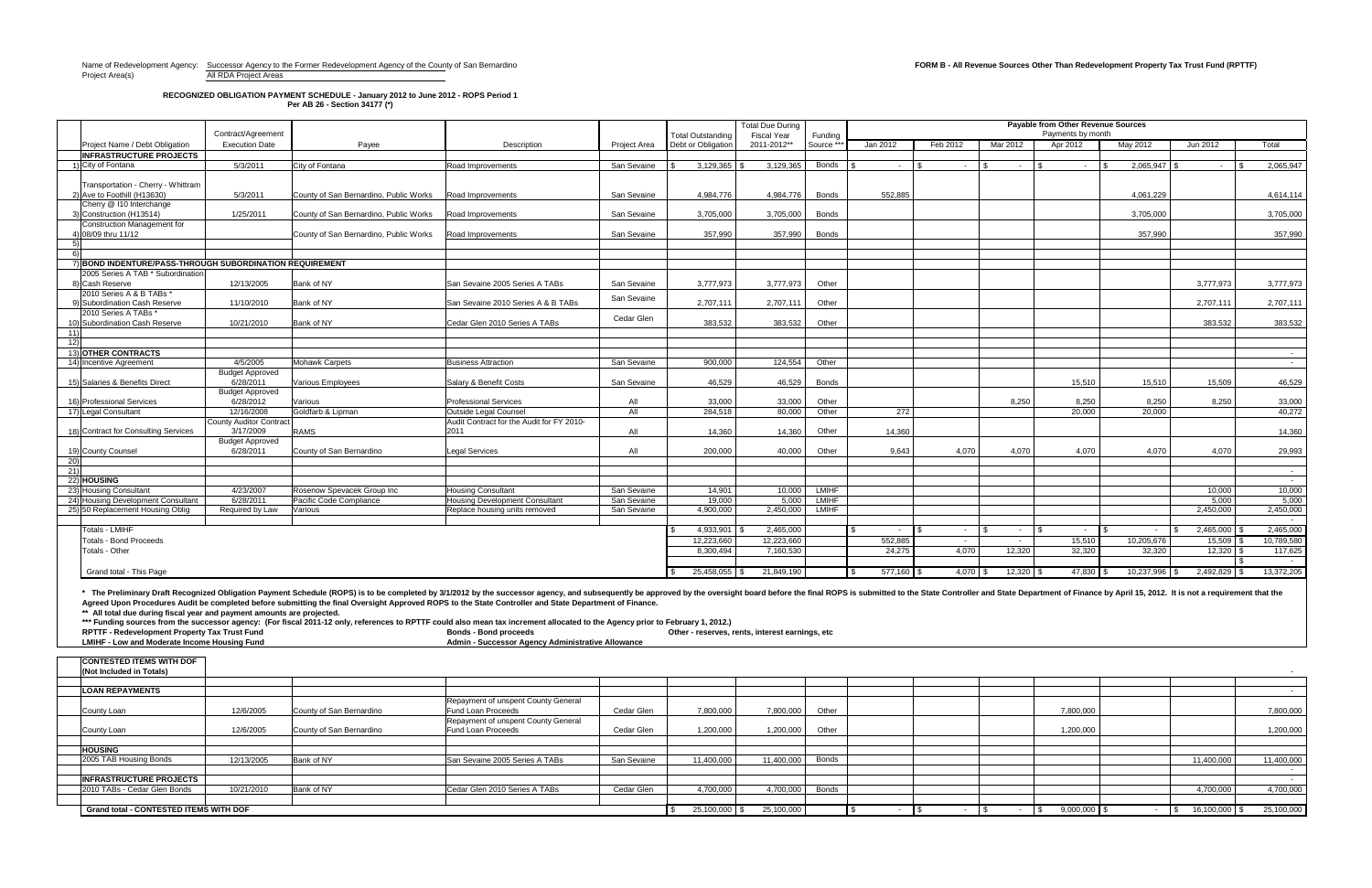### **RECOGNIZED OBLIGATION PAYMENT SCHEDULE - January 2012 to June 2012 - ROPS Period 1 Per AB 26 - Section 34177 (\*)**

**\*\* All total due during fiscal year and payment amounts are projected.**  \* The Preliminary Draft Recognized Obligation Payment Schedule (ROPS) is to be completed by 3/1/2012 by the successor agency, and subsequently be approved by the oversight board before the final ROPS is submitted to the St 2012. It is not a requirement that the Agreed Upon Procedures Audit be completed before submitting the final Oversight Approved ROPS to the State Controller and State Department of Finance.

**\*\*\* Funding sources from the successor agency: (For fiscal 2011-12 only, references to RPTTF could also mean tax increment allocated to the Agency prior to February 1, 2012.) RPTTF - Redevelopment Property Tax Trust Fund LABON Bonds - Bonds Fund** 

**Admin - Successor Agency Administrative Allowance** 

\*\*\*\* - Administrative Cost Allowance caps are 5% of Form A 6-month totals in 2011-12 and 3% of Form A 6-month totals in 2012-13. The calculation should not factor in pass through payments paid for with RPTTF in Form D.

# Name of Redevelopment Agency: Successor Agency to the Former Redevelopment Agency of the County of San Bernardino **FORM C - Administrative Cost Allowance Paid With Redevelopment Property Tax Trust Fund (RPTTF)**

|                |                                          |                              |                                |     | <b>Total Outstanding</b>          | <b>Total Due During</b><br><b>Fiscal Year</b> | Funding             | Payable from the Administrative Allowance Allocation ****<br>Payments by month |             |             |             |                       |             |                  |
|----------------|------------------------------------------|------------------------------|--------------------------------|-----|-----------------------------------|-----------------------------------------------|---------------------|--------------------------------------------------------------------------------|-------------|-------------|-------------|-----------------------|-------------|------------------|
|                | Project Name / Debt Obligation           | Payee                        | Description                    |     | Project Area   Debt or Obligation | 2011-2012**                                   | Source <sup>'</sup> | Jan 2012                                                                       | Feb 2012    | Mar 2012    | Apr 2012    | May 2012              | Jun 2012    | Total            |
|                |                                          |                              |                                |     |                                   |                                               |                     |                                                                                |             |             |             |                       |             |                  |
|                | County of San Bernardino and various     | County of San Bernardino and |                                |     |                                   |                                               |                     |                                                                                |             |             |             |                       |             |                  |
|                | 1) others (Services & Supplies Appr 200) | various others               | <b>General County Services</b> | All | 155,150                           | 155,150                                       | Admin               | I \$                                                                           | $9,000$ \$  | $9,000$ \$  | $9,000$ \$  | $9,000$ $\frac{1}{3}$ | $9,064$ \$  | 53,381           |
|                | 2) Salaries & Benefits Non-Direct        | <b>Various Employees</b>     | Salary & Benefit Costs         | All | 325,686                           | 325,686                                       | Admin               | 30,425                                                                         | 30,425      | 30,425      | 30,425      | 30,425                | 30,425      | 182,550          |
|                | 3) Professional Services                 | Various                      | <b>Professional Services</b>   | All | 54,372                            | 54,372                                        | Admin               |                                                                                |             | 5,251       | 5,251       | 5,251                 | 5,251       | 21,004           |
|                | 4) Copier Service                        | Xerox                        | Monthly Copier Rental          | All | 15,000                            | 15,000                                        | Admin               | 3,326                                                                          | 1,300       | 1,300       | 1,300       | 1,300                 | 1,300       | 9,826            |
|                | 5) Office Rent                           | County of San Bernardino     | <b>Office Space</b>            | All | 20,400                            | 20,400                                        | Admin               |                                                                                |             |             |             |                       | 20,400      | 20,400           |
|                |                                          |                              |                                |     |                                   |                                               |                     |                                                                                |             |             |             |                       |             | $\sim$           |
| $\overline{z}$ |                                          |                              |                                |     |                                   |                                               |                     |                                                                                |             |             |             |                       |             | $\sim$ 100 $\mu$ |
| 8)             |                                          |                              |                                |     |                                   |                                               |                     |                                                                                |             |             |             |                       |             | $\sim$ 100 $\mu$ |
| 9)             |                                          |                              |                                |     |                                   |                                               |                     |                                                                                |             |             |             |                       |             | $\sim$ 100 $\mu$ |
| (10)           |                                          |                              |                                |     |                                   |                                               |                     |                                                                                |             |             |             |                       |             | $\sim$           |
|                |                                          |                              |                                |     |                                   |                                               |                     |                                                                                |             |             |             |                       |             | $\sim$ 100 $\mu$ |
|                |                                          |                              |                                |     |                                   |                                               |                     |                                                                                |             |             |             |                       |             | $\sim$ $\sim$    |
|                |                                          |                              |                                |     |                                   |                                               |                     |                                                                                |             |             |             |                       |             | $\sim$ 100 $\mu$ |
|                |                                          |                              |                                |     |                                   |                                               |                     |                                                                                |             |             |             |                       |             | <b>Contract</b>  |
|                |                                          |                              |                                |     |                                   |                                               |                     |                                                                                |             |             |             |                       |             | $\sim$ 100 $\mu$ |
|                |                                          |                              |                                |     |                                   |                                               |                     |                                                                                |             |             |             |                       |             | $\sim 100$       |
|                |                                          |                              |                                |     |                                   |                                               |                     |                                                                                |             |             |             |                       |             |                  |
|                | <b>Totals - This Page</b>                |                              |                                |     | $570,608$ \$                      | 570,608                                       |                     | $42,068$ \$                                                                    | $40,725$ \$ | $45,976$ \$ | $45,976$ \$ | $45,976$ \$           | $66,440$ \$ | 287,161          |